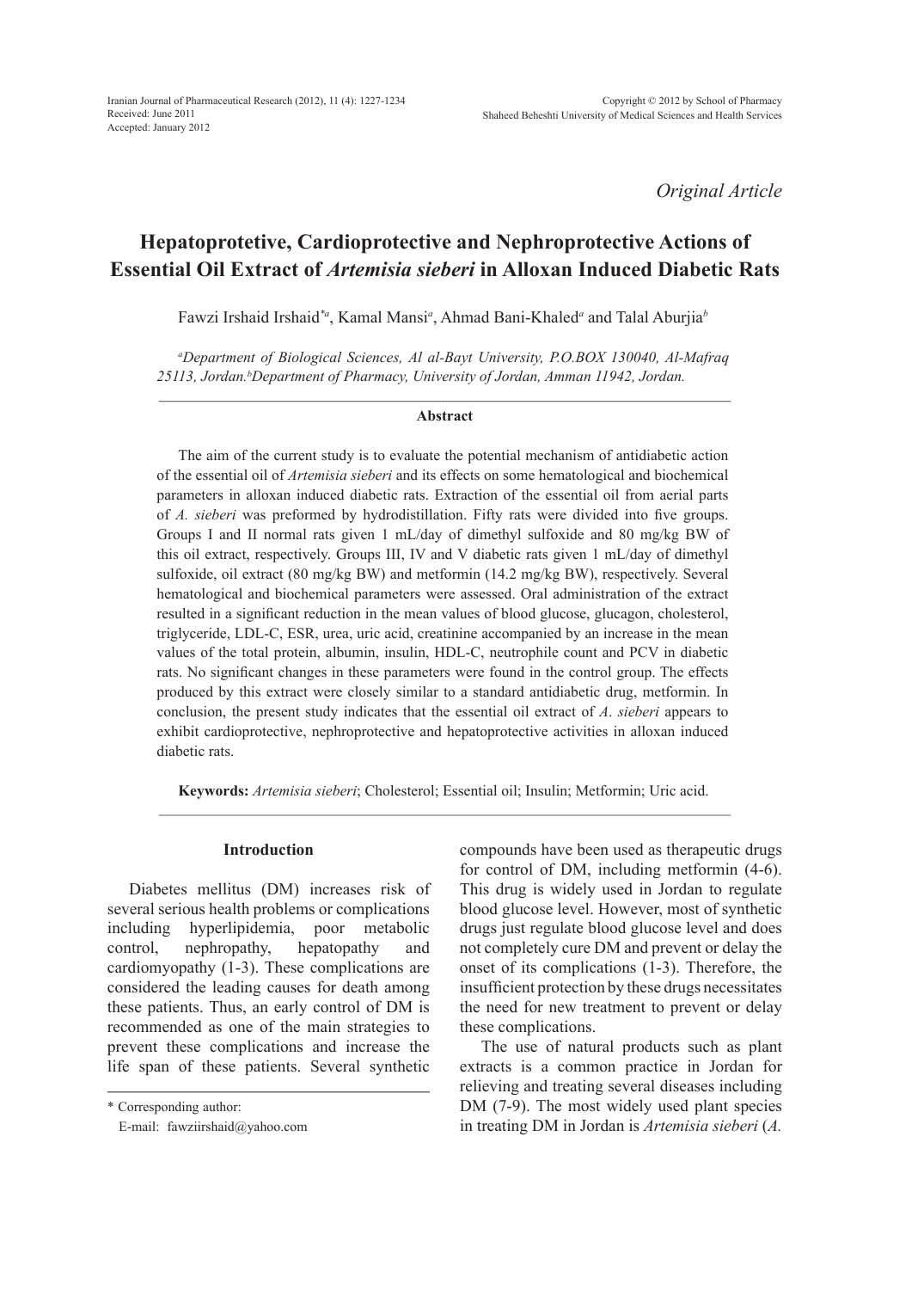*sieberi*). This perennial shrub belongs to family Asteraceae and has a strong aromatic smell and a bitter taste. It grows abundantly in arid areas of Middle Eastern countries and other part of the world (10-12). This valuable plant can also be used to treat other ailments in the various traditional systems of medicine. Recently, we have demonstrated that essential oil extract derived from *A. sieberi* given as a repeated daily dose of 80 mg/Kg body weight (BW) for six weeks exhibits antidiabetic activity in a diabetic animal model produced by the injection of alloxan in rats (13). However, the mechanism of antidiabetic action of this essential oil has not yet been determined or investigated. Thus, we recommend more studies to be conducted to explore more about the role of this extract in the treatment and prevention of diabetes mellitus (DM) and its complications. Based on these data, the current investigation is amid to determine the potential mechanism of antidiabetic action of this extract. This investigation is also amid at exploring more about other potential biological and pharmacological activities of this extract, including cardioprotective, nephroprotective and hepatoprotective activities.

#### **Experimental**

## *Plant material and essential oil extraction*

*A. sieberi*, locally known as Shih, was collected during spring of 2009 just before flowering from Al-Mafraq area, approximately 68 Km North-East of Amman, the capital city of Jordan. The plant was identified and authenticated by Professor J. Lahham, taxonomist, at the herbarium of the Department of Biological Sciences, Faculty of Sciences, Yarmouk University, Irbid, Jordan. The voucher specimen (No.AHE-1-007) was deposited in the Department of Biological Sciences, Faculty of Sciences, Al al-Bayt University, Al-Mafraq, Jordan. Extraction of the essential oil from aerial parts of *A. sieberi* was preformed as described previously (13).

# *Experimental animals and induction of diabetes in rats*

Wister rats (weighing 155-183 g) were purchased from the animal house of the Jordan University of Science and Technology, Irbid, Jordan, and were used for the present study. They were housed under standard laboratory conditions (12 h light/dark cycle, temperature of 25  $\degree$ C and relative humidity of 45%) throughout the experimental periods. They had access to normal food (Top Fed, Sapele) and water *ad libitum.* The animals were daily checked and monitored for any sign of toxicity or changes during the entire period of experiment.

A single dose of 150 mg/Kg BW of alloxan monohydrate (*BOH Chemical***,** *LTD***,** Poole, *England*) was used to induce diabetes in experimental rats. Induction of diabetes was conducted as described in the previous experiment (13). After two weeks, rats with blood glucose of 200 mg/dL or more were classified as diabetic rats and were used for the subsequent experiments.

#### *Experimental design*

Fifty rats were randomly divided into five experimental groups of ten rats each. Groups I and II consisted of normal rats. Group I received only dimethyl sulfoxide DMSO (0.5 ml/kg BW) and served as control group. Group II was given 80 mg/kg BW of *A. sieberi* essential oil extract. Groups III, IV and V consisted of alloxaninduced diabetic rats. Group III received only DMSO (0.5 ml/kg BW). Group IV was given *A. sieberi* essential oil extract (80 mg/kg BW) and Group V was given metformin (14.2 mg/kg BW). Metformin was purchased from Bristol-Myers Squibb Company, UK. The essential oil extract and metformin were daily given, using an intragastric tube for 6 weeks. All rats were maintained in these treatment regimens for six weeks with free access to food and water. At the end of the experimental period, blood samples were taken from these experimental rats by cardiac puncture protocol. Rats were sacrificed by cervical dislocation under light ether anesthesia. These experiments complied with the guidelines of our animal ethics committee, which was established in accordance with the internationally accepted principles for laboratory animal use and care.

### *Hematological analysis*

The cell blood count (CBC) is usually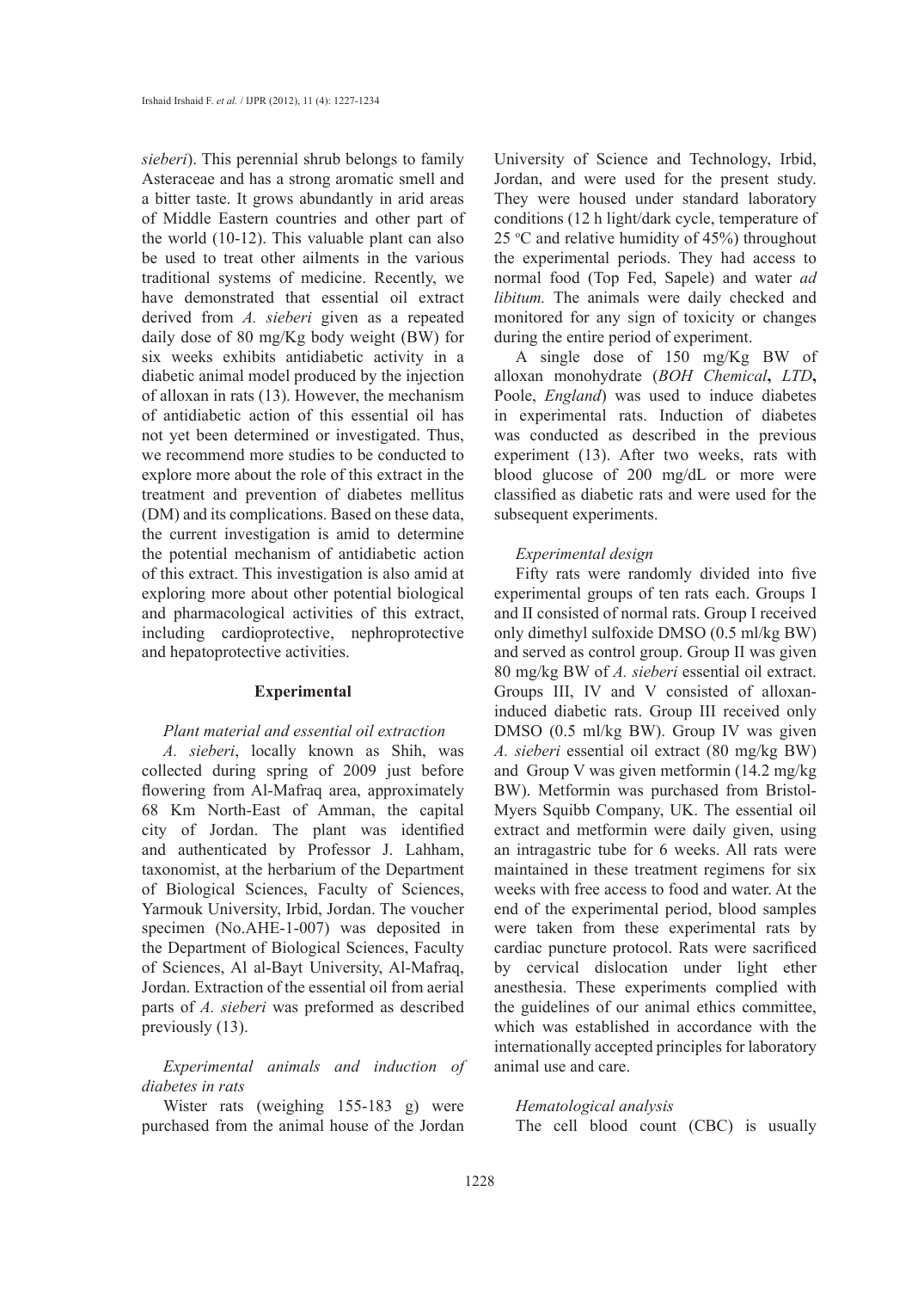| <b>Parameters</b>   | <b>Groups</b>  |                |                  |                   |                   |
|---------------------|----------------|----------------|------------------|-------------------|-------------------|
|                     | I              | П              | Ш                | IV                | V                 |
| Blood glucose       | $95 \pm 9.6$   | $101 \pm 11.5$ | $369 \pm 26.8^*$ | $204 \pm 29.3$ ** | $188 \pm 19.5$ ** |
| Hb(g/dL)            | $12.0 \pm 1.3$ | $12.3 \pm 1.0$ | $10.8 \pm 1.0$   | $11.4 \pm 0.8$    | $12.3 \pm 1.3$    |
| RBCs x $10^6/\mu L$ | $5.8 \pm 0.7$  | $5.9 \pm 0.9$  | $4.6 \pm 0.5$    | $5.0 \pm 0.6$     | $5.2 \pm 0.9$     |
| WBCs $x 10^3/\mu$   | $7.4 \pm 1.0$  | $6.5 \pm 0.8$  | $4.0 \pm 1.4$    | $3.9 \pm 0.8$     | $3.8 \pm 0.7$     |
| Neutrophils%        | $32.8 \pm 3.7$ | $36.9 \pm 4.0$ | $24.6 \pm 3.2^*$ | $36.7 \pm 3.4**$  | $39.7 \pm 3.6$ ** |
| Basophiles%         | $2.7 \pm 0.2$  | $2.6 \pm 0.9$  | $3.5 \pm 0.7$    | $3.9 \pm 0.3$     | $3.5 \pm 0.4$     |
| Eosinophils %       | $3.5 \pm 0.2$  | $4.7 \pm 0.6$  | $4.4 \pm 0.6$    | $4.9 \pm 0.4$     | $4.5 \pm 0.41$    |
| Lymphocytes%        | $63.7 \pm 3.6$ | $64.4 \pm 4.2$ | $63.5 \pm 4.2$   | $58.8 \pm 3.7$    | $60.3 \pm 3.8$    |
| <b>PCV</b>          | $37.7 \pm 2.7$ | $38.5 \pm 1.9$ | $30.7 \pm 2.3*$  | $35.6 \pm 2.7$ ** | $35.4 \pm 2.6$ ** |
| <b>ESR</b>          | $14.6 \pm 2.4$ | $12.6 \pm 1.8$ | $20.6 \pm 2.4*$  | $16.5 \pm 1.6$ ** | $14.4 \pm 2.9$ ** |

**Table 1.** Effect of essential oil of *Artemisia sieberi* on levels of some hematological parameters in normal and alloxan induced diabetic rats after six weeks of treatment.

Values (mg/dL) are the mean values ± standard deviation of 10 rats; \*: Statistically significant when compared to control group (I) at p < 0.05; \*\*: Statistically significant when compared to untreated diabetic group (III) at p < 0.05

performed on an automated hematology analyzer using whole well-mixed blood to which EDTA is added to prevent clotting. ESR was determined using Westengren method. Differential leukocyte count was conducted on Geimsa stained blood smears. Blood glucose level was measured immediately by Haemo-Glukotest (20-800R) glucose strips supplied by M/S Boehringer Mannheim India Ltd.

## *Plasma lipid profiles*

Lipid profile (total cholesterol (TC), triglycerides (TG), high-density lipoprotein cholesterol (HDL-C) and low-density lipoprotein cholesterol (LDL-C)) were measured by an enzymatic method using Bio-Merieux Kit (Bio- Meraux Lab reagent and product, France).

# *Total protein, albumin, urea, uric acid and creatinine analyses*

Total protein, albumin, blood urea, uric acid and creatinine levels were also determined by using Bio-Merieux Kit (Bio- Meraux Lab reagent and product, France).

## *Insulin and glucagon determination*

Serum insulin and glucagon were measured through radioimmunoassay methods (CEA-JRE-SORIN Firm, France).

## *Statistical analysis*

The results were expressed as mean  $\pm$ standard deviation. Differences between control and experimental groups were estimated using student›s t-test analysis. Within group comparisons were performed by analysis of variance using ANOVA test. Differences were considered significant if P-value was less than 0.05.

## **Results and Discussion**

To evaluate the effect of treatment of *A. sieberi* essential oil extract at 80 mg/Kg BW on some selected blood parameters, blood samples were taken weekly to monitor any change in blood glucose levels. The results for the effect of the essential oil extract of *A*. *sieberi* in the mean values of some hematological parameters on normal and diabetic rats are presented in Table 1. Our data indicated that there were significant decreases ( $p < 0.05$ ) in the mean values of blood glucose levels in alloxan-diabetic rats treated with *A*. *sieberi* essential oil extract (Group IV) when compared to the untreated diabetic rats (Group III) during the entire period of the study.It also showed that there were significant decrease  $(p < 0.05)$  in the mean values of neutrophile count and PCV accompanied by a significant increase  $(p < 0.05)$  in the mean values of ESR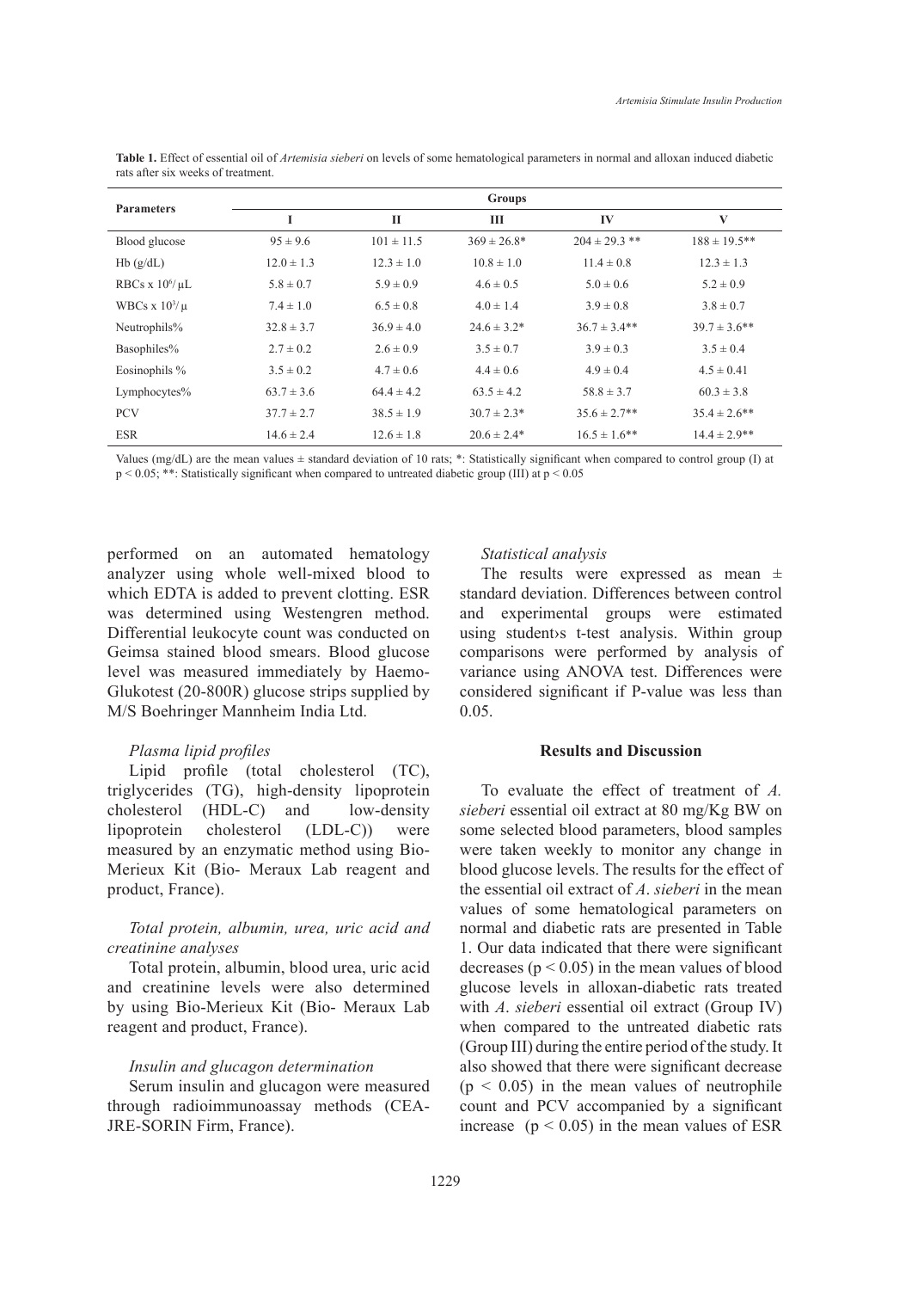**Table 2.** Effect of essential oil of *Artemisia sieberi* on insulin and glucagon levels in normal and alloxan induced diabetic rats after six weeks of treatment.

| <b>Parameters</b> | Groups         |                |                   |                  |                   |
|-------------------|----------------|----------------|-------------------|------------------|-------------------|
|                   |                |                | ш                 | IV               |                   |
| Insulin $(mg/mL)$ | $5.8 \pm 0.3$  | $6.1 \pm 0.4$  | $3.4 \pm 0.1*$    | $4.8 \pm 0.1$ ** | $3.6 \pm 0.2$     |
| Glucagon (pg/mol) | $34.8 \pm 4.6$ | $38.7 \pm 3.9$ | $54.7 \pm 8.8$ ** | $44.7 \pm 3.7**$ | $47.9 \pm 6.8$ ** |

Values (mg/dL) are the mean values  $\pm$  standard deviation of 10 rats; \*: Statistically significant when compared to control group (I) at p  $< 0.05$ ; \*\*: Statistically significant when compared to untreated diabetic group (III) at  $p < 0.05$ .

in the untreated diabetic rats compared to the respective control rats (Group I). While an oral injection of 80 mg/Kg BW of *A. sieberi* essential oil extract in diabetic rats (Groups IV) caused a significant increase ( $p < 0.05$ ) in the mean values of neutrophile count and PCV accompanied by a significant reduction ( $p < 0.05$ ) in the mean values of ESR, no significant alterations or fluctuations were found in the mean values of other blood parameters including hemoglobin, RBC, basophile, eosinophile and lymphocyte counts in the untreated diabetic rats relative to the control rats. The effect of this essential oil dose was comparable to that of the metforminadministered rats.

The average value of insulin was significantly lower ( $p < 0.05$ ) in the untreated diabetic rats compared to the respective control rats, as shown in Table 2. On other hand, there were significant increases ( $p < 0.05$ ) in the mean value of insulin in diabetic group treated with essential oil of *A. sieberi* as compared to the untreated diabetic rats during the entire period of the study. The insulin mean value in diabetic rats treated with metformin (Group V) was found to be closely similar to that in the untreated diabetic rats given only DMSO. Of note, the insulin mean value significantly reduced in the diabetic rats treated with metformin (Group V) relative to the control rats. Furthermore, the diabetic rats experienced significant increased ( $p < 0.05$ ) in the mean value of glucagon when compared with the control rats; whereas the mean value of glucagon in the diabetic rats treated with *A. sieberi* essential oil extract (Group IV) or metformin was significantly ( $p < 0.05$ ) lower than that of the untreated diabetic rats. The insulin mean value was not significantly altered in the normal rats

treated with the essential oil extract (Group II) relative to the control rats.

As can be seen in Table 4, the mean values of urea, uric acid and creatinine were significantly higher in the untreated diabetes rats as compared to the control rats ( $p < 0.05$ ). Treatment of the diabetic rats with *A. sieberi* essential oil extract and metformin for sex weeks (Groups IV and V) caused a significant decrease in urea, uric acid and creatinine as compared to the untreated diabetic group ( $p < 0.05$ ). In addition, the average values of total protein and albumin levels in the untreated diabetic rats were significantly lower ( $p < 0.05$ ) than that of the control rats. On other hand, in the diabetic groups treated with *A. sieberi* essential oil extract or metformin, the average values of total protein and albumin levels significantly (p < 0.05) increased, as compared with those of the untreated diabetic group.

Recently, our laboratory clearly demonstrated antihyperglycemic action of the essential oil derived from *A. sieberi* (13). Thus, an attempt has been made in the current work to investigate the potential mechanism of antidiabetic action of this extract in alloxan induced diabetic rats.

Our current study demonstrated that continuous oral administration of the essential oil extract of *A. sieberi* for six weeks significantly decreased blood glucose levels in the diabetic rats by 45% compared with the decreases of 49% with the metformin, a well known antidiabetic drug. Also our data revealed for the first time that this extract produced a significant increase in insulin level accompanied by significant reduction of glucagon and blood glucose levels in the diabetic rats. By contrast, in the normal rats, this extract had no effects on all of the investigated hematological and biochemical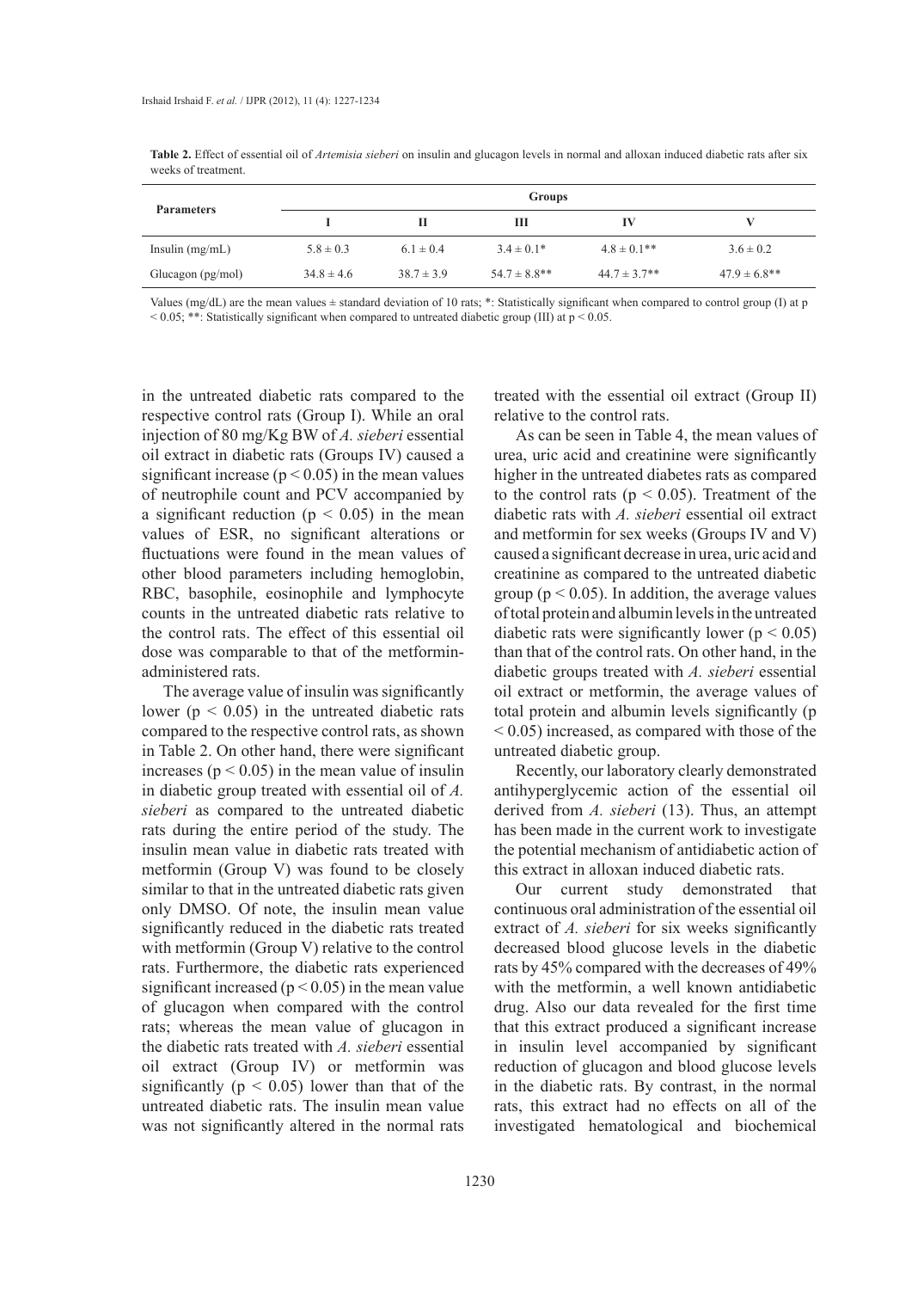**Table 3.** Effect of essential oil of *Artemisia sieberi* on plasma lipid profiles in normal and alloxan induced diabetic rats after six weeks of treatment.

| <b>Parameters</b> | Groups        |                |                  |                   |                   |
|-------------------|---------------|----------------|------------------|-------------------|-------------------|
|                   |               | п              | ш                | IV                |                   |
| Total Cholesterol | $114 \pm 8.3$ | $108 \pm 10.5$ | $179 \pm 21.45*$ | $152 \pm 18.8$ ** | $142 \pm 16.7$ ** |
| Triglyceride      | $75 \pm 11.6$ | $82 \pm 9.3$   | $128 \pm 19.4*$  | $97 \pm 19.5$ **  | $95 \pm 17.8$ **  |
| HDL-C             | $32 \pm 5.6$  | $31 \pm 3.2$   | $22 \pm 4.3*$    | $30 \pm 2.6$ **   | $28 \pm 3.4$ **   |
| LDL-C             | $30 \pm 4.7$  | $27 \pm 3.6$   | $52 \pm 11.5^*$  | $37 \pm 9.4**$    | $41 \pm 11.8$ **  |

Values (mg/dL) are the mean values ± standard deviation of 10 rats; \*: Statistically significant when compared to control group (I) at  $p < 0.05$ ; \*\*: Statistically significant when compared to untreated diabetic group (III) at  $p < 0.05$ .

parameters during this study. The difference in these observations can be explained through the normal homeostasis mechanisms, such as that of the secretion of regulatory hormones. These hormones usually operate in the normal animals to maintain the normal homeostasis environment.

Furthermore, our data clearly indicated that the destruction of *β*-cells in our study appears to be partially, but not completely. This is because the plasma insulin level in the diabetic rats are about 58**%** of that in the normal rats. Therefore, our data suggest that antidiabetic action of *A. sieberi* essential oil might be associated with its ability to stimulate or increase insulin production from the pancreatic *β*-cells as well as inhibition of glucagon secretion from the pancreatic *β*-cells, since chronic administration of this extract has positive effect on the plasma insulin level and negative effect on the plasma glucagon level in diabetic rats. This is in agreement with previous studies (14, 15). These studies reported that there was selected destruction of pancreatic islet *β*-cells in alloxan induced diabetic model, since some *β*-cells do survive and plasma insulin levels in the diabetic rats are about 22% of that in normal rats. These studies suggest that the insulin secretion might be stimulated in the residual *β*-cells of these diabetic animals. Our data also revealed that metformin did not change the insulin plasma level. Moreover, according to previous reports, the hypoglycemic action of metformin in diabetic patients has been proposed via decreased glucose production, increased fatty acid oxidation in hepatocytes, and/or increased glucose uptake in skeletal muscle (4, 6, 16). Thus, our findings suggest that the mechanism of antidiabetic action of this essential oil extract appears to differ from those already described

for metformin. Thus, the antidiabetic action of this extract might be mediated through distinct compounds. Moreover, we can not exclude the possibility that the antidiabetic action of this oil extract might be due to its ability to stimulate the proliferation of some of the survived pancreatic *β*-cells. In addition to marked hyperglycemia, our

result revealed that the alloxan diabetic rats developed notable hyperlipidaemia. Diabetes induced hyperlipidaemia was observed in diabetic experimental animal models, and it is associated with the increase of mobilization of fat from fat cells and lipid metabolism due to the inability to utilize glucose properly (16-20). This is very important, since elevated concentrations of cholesterol, triglyceride and LDL-C are important risk factors in the development of artheriosclerosis in diabetes mellitus. For the first time our study revealed that this extract normalized serum lipids (cholesterol, triglyceride, HDL-C, LDL-C) closely to the level of the control or normal rats. Our findings are consistent with a recent study by Bavarva and Narasimhacharya (2010) which reported that leaves of *Leucas cephalotes* lowered both plasma and hepatic lipid profiles (total lipid, triglycerides and cholesterol) and LDL-C while elevating the HDL-C levels (18). They suggest that these improvements in lipid profiles are most likely due to its insulin-like actions of the leaf extract of *Leucas cephalotes*. Similarly, a previous study done by Lopes-Virella *et al.* (1983) also reported that diabetic patients taken insulin injections exhibited both high lipoprotein lipase activity and low level of plasma triglyceride concentrations (19). Thus, it can be concluded that the enhancement of insulin secretion or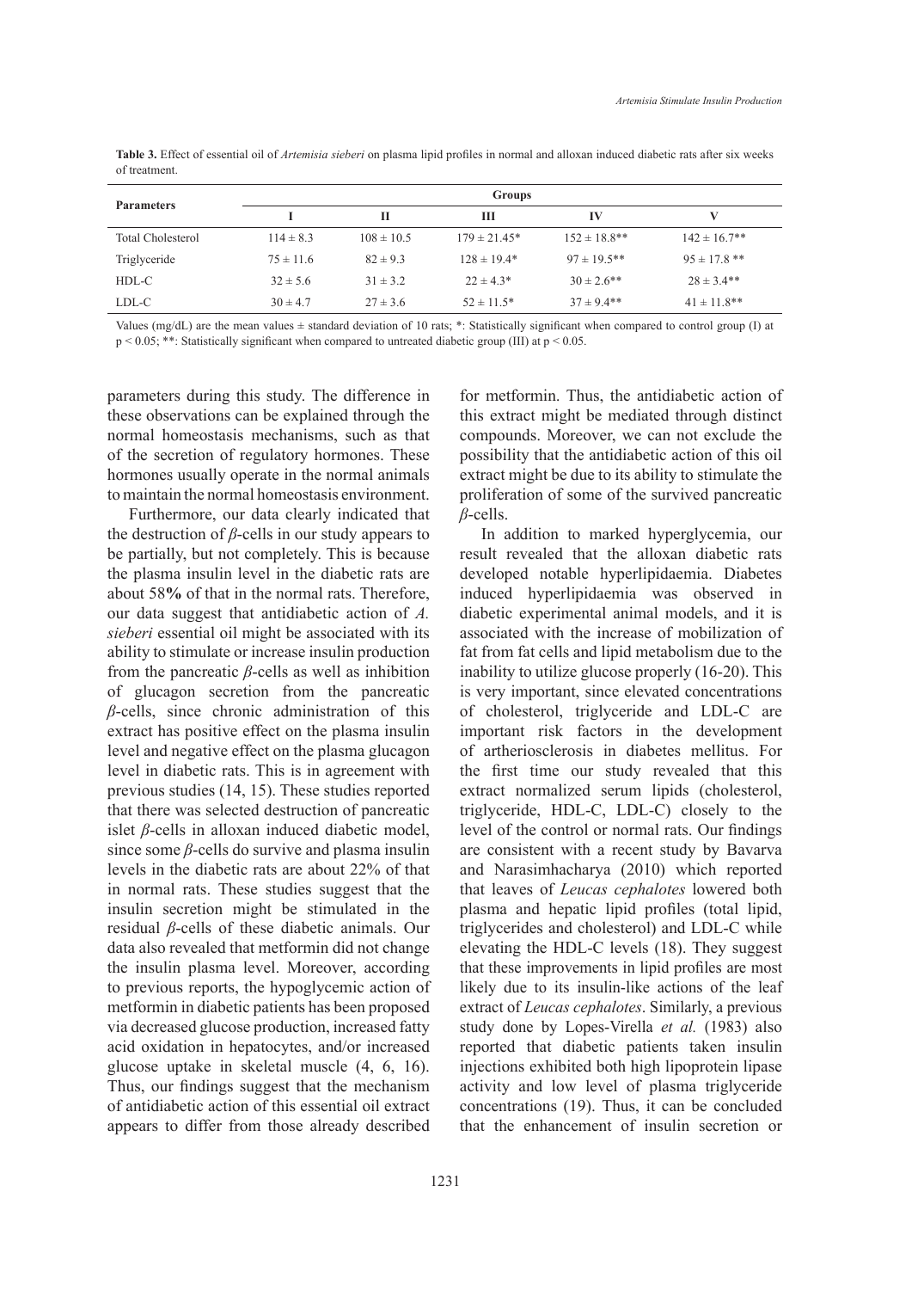| <b>Parameters</b>      | <b>Groups</b>  |                |                  |                  |                   |
|------------------------|----------------|----------------|------------------|------------------|-------------------|
|                        |                | П              | Ш                | IV               | V                 |
| Total protein $(g/dL)$ | $8.0 \pm 1.0$  | $7.7 \pm 0.8$  | $5.2 \pm 0.7$ *  | $6.4 \pm 0.8$ ** | $7.4 \pm 1.0$ **  |
| Albumin $(g/dL)$       | $3.4 \pm 0.7$  | $4.3 \pm 0.9*$ | $1.8 \pm 0.5*$   | $2.9 \pm 0.2$ ** | $3.0 \pm 0.2$ **  |
| Urea $(mg/dL)$         | $27.8 \pm 3.6$ | $29.8 \pm 2.5$ | $37.4 \pm 6.5^*$ | $31.6 \pm 4.4**$ | $29.7 \pm 5.6$ ** |
| Uric acid $(mg/dL)$    | $1.6 \pm 0.4$  | $1.8 \pm 0.7$  | $2.6 \pm 0.8*$   | $1.7 \pm 0.2$ ** | $1.6 \pm 0.2$ **  |
| Creatinine $(mg/dL)$   | $1.0 \pm 0.1$  | $1.0 \pm 0.2$  | $2.7 \pm 0.7^*$  | $1.4 \pm 0.2$ ** | $1.3 \pm 0.3$ **  |

**Table 4.** Effect of essential oil of *Artemisia sieberi* on total protein and albumin, urea, uric acid and creatinine levels in normal and alloxan induced diabetic rats after six weeks of treatment.

Values (mg/dL) are the mean values  $\pm$  standard deviation of 10 rats; \*: Statistically significant when compared to control group (I) at p  $< 0.05$ ; \*\*: Statistically significant when compared to untreated diabetic group (III) at  $p < 0.05$ .

level is accompanied by enhancement of glucose utilization as well as a reduction of lipid level in diabetic rats. It is possible to suggest that the mechanism(s) of antihyperlipidemic effect of the A. *sieberi* might be similar to some of those suggested for anti-diabetic plants exhibiting antihyperlipidemic activity, such as activation of lipoprotein lipase, insulin-mediated lipolytic activity or inhibition of lipogenic enzymes or hormone-sensitive lipase (15-20).

Moreover, this study manifested a significant decrease in serum total protein and albumin levels in the untreated diabetic rats, whereas serum total protein and albumin levels significantly increased after the administration of this essential oil extract. Similar results were obtained when metformin was administered orally in the alloxan-induced diabetic rats. The serum total protein and albumin levels can also be used as an indicator of liver function. These results suggest that this extract can improve some biochemical parameters that are related to liver functions. Hyperglycemia has also been recently implicated in initiation and development of various types of diabetic complications. Nephropathy is one of these serious microvascular complications that has been observed in diabetic individuals (2). In addition, blood urea and creatinine concentrations were increased among uncontrolled diabetic individuals and this increase could be a result of impaired renal function due to an increased blood glucose level. Through this study it has been revealed, for the first time, that the mean values of these end products in the serum increased in untreated diabetic rats, while they significantly decreased after the administration of this essential oil extract. Thus, this oil extract

might improve the renal function which, in turn, leads to reduction in these end products. It was reported that diabetic individuals had lower serum albumin concentrations as well as higher serum uric acid and urea levels than nondiabetic individuals (21, 22). Thus, the reduction in urea and creatinine levels can probably be explained through a reduction in blood glucose level.

DM is also considered as a risk factor for cardiovascular diseases, and the elevated serum uric acid has also been linked to these types of diseases, especially when accompanied with high triglyceride and low HDL. Moreover, high levels of serum uric acid, urea and creatinine may act as an indicator of kidney problems. Thus, it is possible to suggest that this essential oil extract might play an important role in reducing the risk of kidney problems as well as cardiovascular diseases via lowering serum urea, uric acid, creatinine as well as improving lipid profile. The beneficial effects that have been observed for the first time in our study are indications of the safety of the essential oil extract of *A. sieberi*, and hence it is worth trying to study the effects of this extract on some voluntary diabetic patients.

The study of the literature indicated that free radicals are one of the main contributors to development of DM as well as its complications (1, 18, 23-27). It is also worth mentioning that alloxan can induce rapid death of *β*-cells of pancreas, resulting in partial or complete loss of insulin production and leading to the development of hyperglycemia and its complications in experimental animals; and this action of alloxan was mediated by formation of free radicals (23). Moreover, a wide range of studies have strongly supported the notion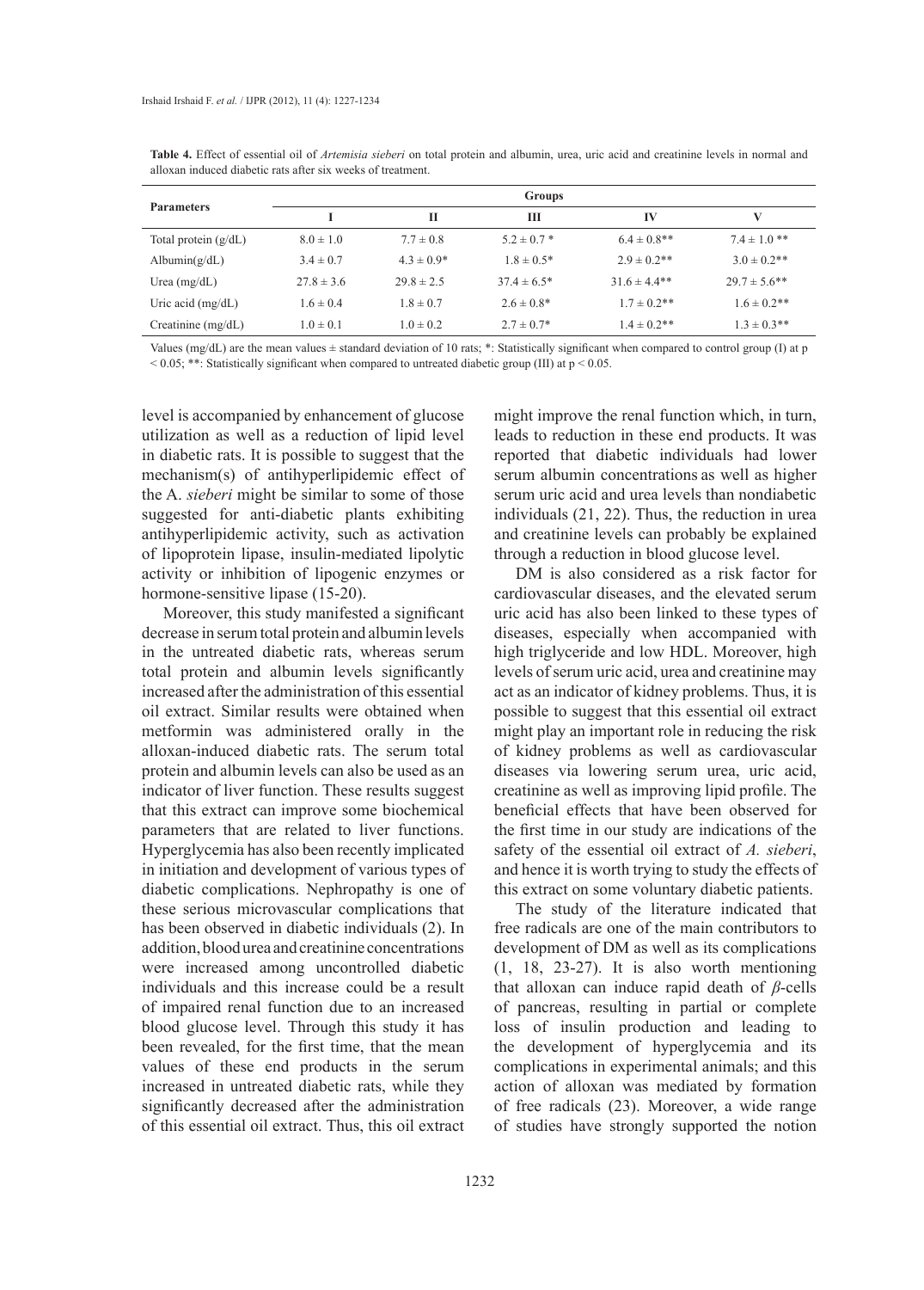that antioxidant compounds derived from plant extracts might play a vital role in the treatment of DM and prevent or delay its complications (1, 23-28). Thus, it possible to suggest that the above mentioned protective effects of *A*. *sieberi* could be due to the presence of high levels of antioxidant compounds in the essential oil extract of this plant. Direct support for this notion was also confirmed by identification and characterization the components of the essential oil derived from *Artemisia* species by our lab and others (12, 23, 27-29). According to these analyses, the essential oil is the mixture of a variety of lipid soluble and volatile compounds such as terpenes and terpenoids, phenol-derived alcohol, ketone and monotepenes compounds, and aliphatic components, and most of them were characterized as antioxidants.

In conclusion, this is the first study to reveal that oral administration of the essential oil extract of *A*. *sieberi* exhibit cardioprotective, nephroprotective and hepatoprotective activities via enhances insulin production and decreases glucagon production in the alloxan-induced diabetic rats. Thus, oral use of this extract might positively affect the functional capacities of various rat tissues, particularly blood, heart, kidney and liver against toxic action of alloxan compound (dose of 150 mg/Kg BW). These findings clearly support the traditional use of this medicinal plant in treatment of diabetes mellitus and shed more light on the efficacy of this plant. Thus, *A*. *sieberi* appears to be a valuable plant and ideally suited to be used in treatment of DM and prevent or delay the onset of its complications in humans, since this is a non-toxic plant.

## **Acknowledgment**

This study was partially supported by grant 2008/4419 from the Deanship of Scientific Research at Al al-Bayt University. The authors would, therefore, like to appreciate the financial support and express their gratitude to the University.

### **References**

(1) Giugliano D, Ceriello A and Paolisso G. Oxidative stress and diabetic vascular complications. *Diabetes Care* (1996) 19: 257-267.

- Engelgau MM, Narayan KMV, Saaddine JB and (2) Vinicor F. Addressing the burden of diabetes in the 21st century: Better care and primary prevention. *J. Am. Soc. Nephrol*. (2003) 14: S88-S91.
- (3) Behnam-Rassouli M, Ghayour MB and Ghayour N. Microvascular complications of diabetes. *J. Biol. Sci.* (2010) 10: 411-423.
- Cheng JT, Huang CC, Liu IM, Tzeng TF and Chang (4) CJ. Novel mechanism for plasma glucose-lowering action of metformin in streptozotocin-induced diabetic rats. *Diabetes* (2006) 55: 819-825.
- Farsaei SH, Sabzghabaee AM, Zargarzadeh AH and (5) Amini M*.* Adherence to glyburide and metformin and associated factors in type 2 diabetes in Isfahan. *Iran. Iranian J. Pharm. Res*. (2011) 10: 933-939.
- Abbasi F, Chu JW, McLaughlin T, Lamendola C, Leary (6) ET and Reaven GM. Effect of metformin treatment on multiple cardiovascular disease risk factors in patients with type 2 diabetes mellitus. *Metabolism* (2004) 53: 159-164.
- (7) Irshaid F and Mansi K. Effects of leaf extract of *Urtica pilulifera* L. on male reproductive system of streptozotocin-diabetic rats. *Am. J. Pharmacol. Toxicol.* (2009) 4: 22-28.
- $(8)$  Irshaid F and Mansi K. The effects of methanol extract derived from *Urtica Pilulifera* leaves on some hematological and biochemical parameters of diabetic rats. *Res. J. Biol. Sci.* (2009) 4: 675-681.
- Wang B, Sui J, Yu Z and Zhu L. Screening the (9) haemostatic active fraction of Artemisia annua L. *invitro*. *Iranian J. Pharm. Res.* (2011) 10: 57-62.
- $(10)$  Al-Khalil A. Survey of plants used in Jordanian traditional medicine. *Int. J. Pharmacogn*. (1995) 33: 317-323.
- $(11)$  Afif FU and Abu-Irmaileh B. Herbal medicine in Jordan with special less commonly used medicinal herbs. *J. Ethnopharmacol*. (2000) 72: 101-110.
- $(12)$  Hudaib M and Aburjai T. Composition of the essential oil from *Artemisia herba-alba* growing in Jordan. *J. Essen. Oil Res.* (2006) 18: 301-304.
- (13) Irshaid F, Mansi K and Aburjai T. Antidiabetic effect of essential oil extracted obtained from *Artemisia sieberi* growing in Jordan in normal and alloxan induced diabetic rats. *Pakistan J. Biol. Sci.* (2010) 13: 423-430.
- (14) Ruzaidi A, Amin I, Nawalyah AG, Hamid M and Faizul HA. The effect of malaysian cocoa extract on glucose levels and lipid profiles in diabetic rats. *J. Ethnopharmacol*. (2005) 98: 55-60.
- (15) Sachdewa A and Khemani LD. Effect of *Hibiscus rosa sinensis* Linn. ethanol flower extract on blood glucose and lipid profile in streptozotocin induced diabetes in rats. *J. Ethnopharmacol*. (2003) 89: 61-66.
- (16) Mithieux G, Guignot L, Bordet JC and Wiernsperger N. Intrahepatic mechanisms underlying the effect of metformin in decreasing basal glucose production in rats fed a high-fat diet. *Diabetes* (2002) 51: 139-143.
- $(17)$  Pari L and Venkateswaran S. Protective role of *Phaseolus vulgaris* on changes in the fatty acid composition in experimental diabetes. *J. Med. Food*